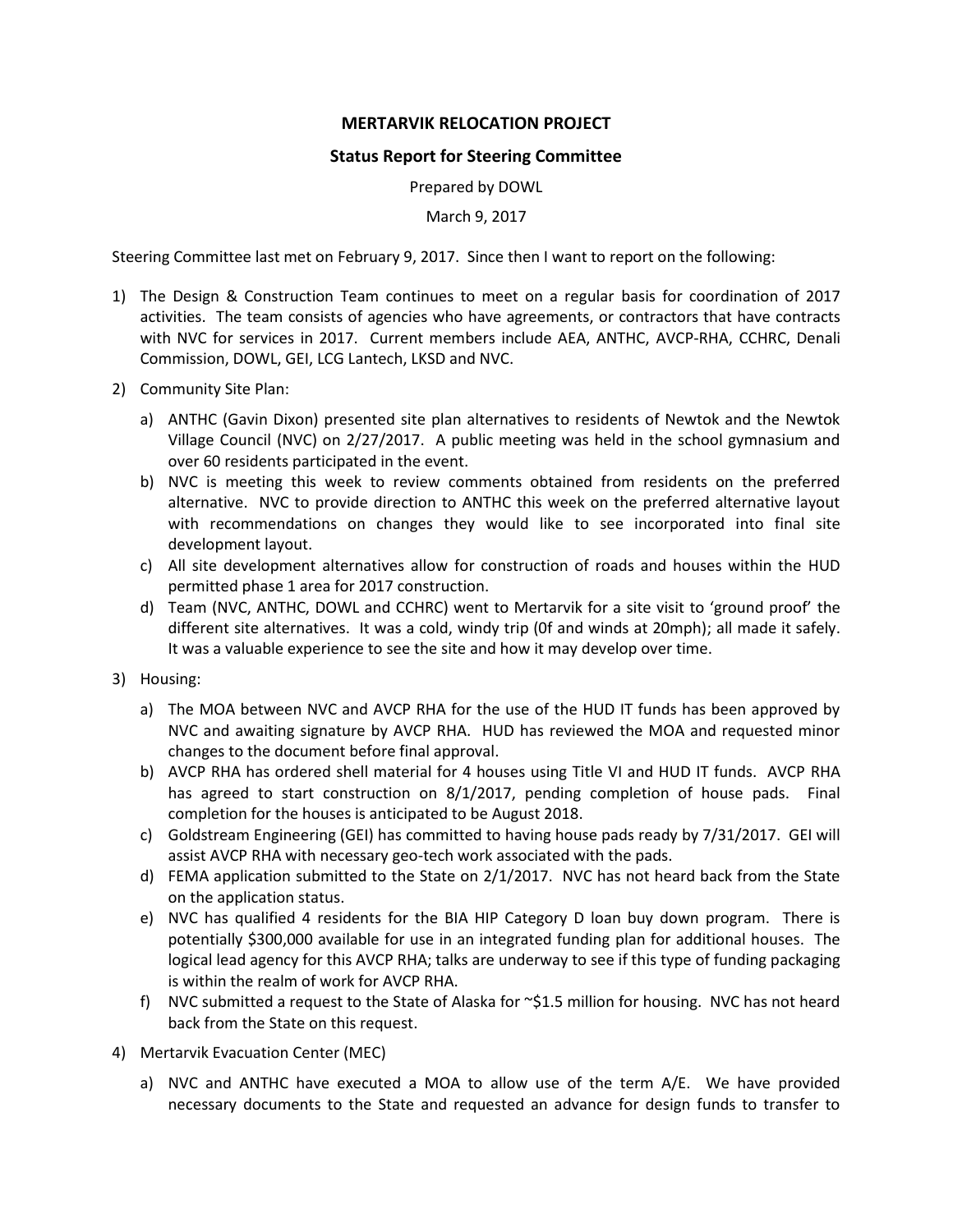ANTHC to initiate the delivery order for the design work. The State has tentatively approved the use of grant funds for the design and we believe start of the design is imminent.

- b) DOWL is preparing of bid documents for MEC construction. Schedule is to put the project out for public bid within the next  $2 - 3$  months for the shell only, with an additive alternate for MEP work. Award will be contingent upon available funding, which currently is SOA grant 12-DC-550 (\$1.464M).
- c) LKSD is interested in providing a school program in the MEC shell in fall of 2018. LCG will work with LKSD on their program needs and incorporate them into the initial design effort.
- 5) Roads and Quarry Development:
	- a) Procurement of heavy equipment is moving forward with purchase agreement in place between NVC and vendor.
	- b) RFPs are currently out for bid for a crusher, mobile mechanics shop, small tools & equipment, and other support equipment needed for the project.
	- c) GEI will convert existing IRT buildings into a kitchen/dining/recreation space (the large, 2000SF building) and a washeteria (small, 500SF building) as part of the workforce housing component. The remodeled IRT buildings will be available in late 2018 to residents who relocate to Mertarvik. Worker housing will be weatherport tents or similar temporary shelters. This mix of permanent and temporary structures provides the best value and lowest cost to the project.
	- d) 60% design package will be provided to BIA the week of 3/13/2017 for review.
	- e) GEI road / quarry superintendent and AVCP RHA project manager went to Newtok and Mertarvik in February. They obtained an inventory materials, tanks, fuel, etc. at the Mertarvik site and met with the community to start the recruitment process for local workforce on the road and housing projects.
	- f) DOWL is assisting NVC and GEI with hiring process with the goal of having local labor hired for the road construction project by May  $1^{\text{st}}$ .
- 6) Financial
	- a) DOWL continues to revise budgets for the relocation project as new information is provided.
	- b) Quik Pro Accounting (QPA) is working on getting the NVC 'QuickBooks' in a condition to be used for project accounting and auditing. QPA is in Newtok this week working with the tribe finance staff.
	- c) DOWL and QPA are updating the NVC financial procedures and will work over the next month to finalize them and begin training the NVC staff on implementing the procedures.
	- d) QPA will develop a list of equipment and system needs after their site visit this week. DOWL and QPA will procure the needs and get NVC set up so they can start to operate and manage the financial systems and relocation project as expected.
	- e) NVC continues to work towards a payment solution for work performed by CCHRC in 2016.
	- f) DOWL is assisting NVC with applying for two funding opportunities:
		- i) Enterprise Grant Due March  $30<sup>th</sup>$  Proposed project is to fund the integration of Yupik artwork into the design/construction of the MEC. Need a local artist to do the work.
		- ii) NOAA Resiliency Grant Due March  $15^{th}$  Proposed project is to fund the transition toolkit development and hire a local to implement the toolkit and lead the actual relocation.
- 7) Energy
	- a) DOWL is working with AEA to develop the community energy plan that includes addressing the various phases of community development. (See attached.) AEA and its consultants will be in Newtok on 3/21/2017 to meet with the community on its draft plan.